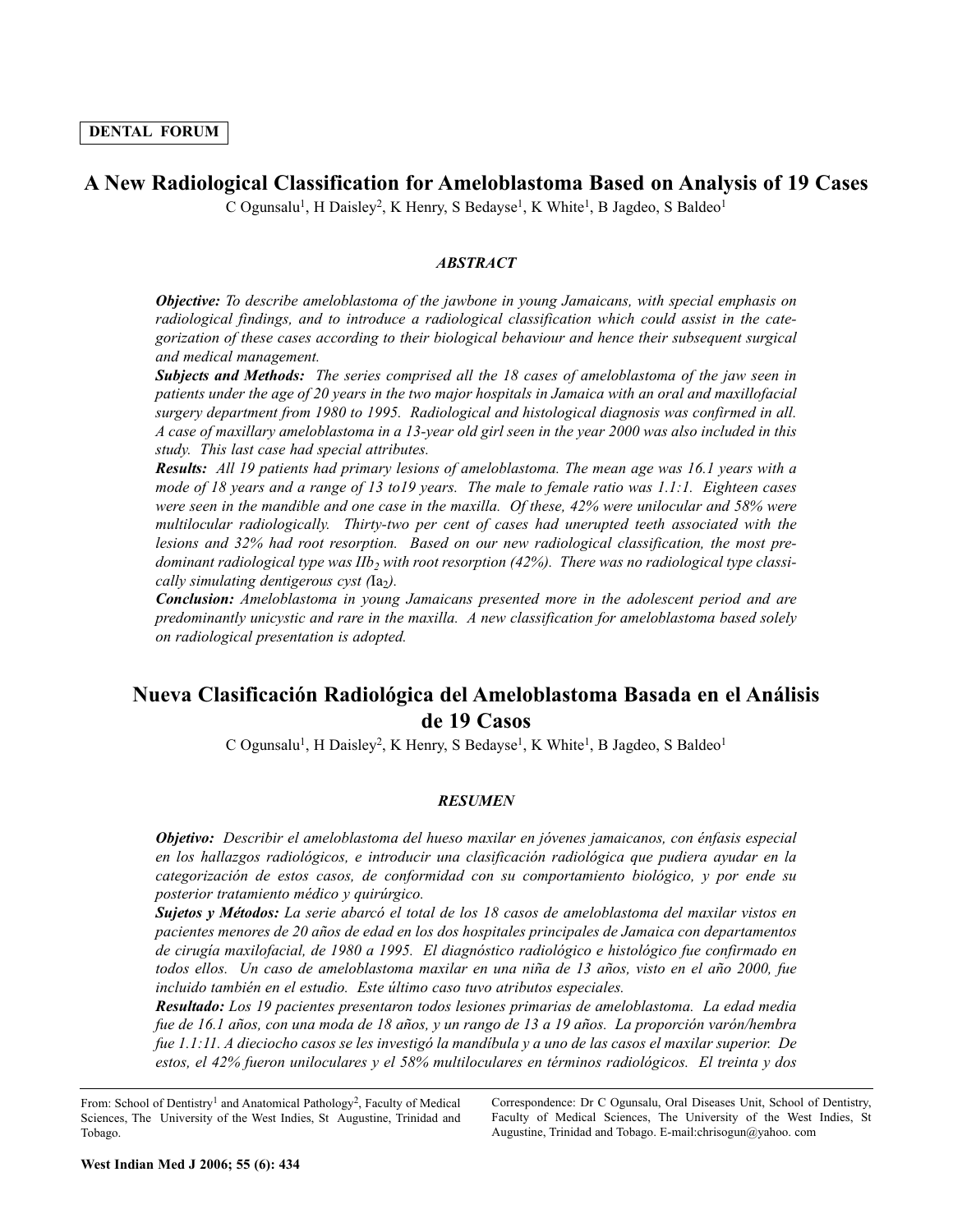### Ogunsalu et al

*por ciento de los casos tenía dientes retenidos asociados con las lesiones, y el 32% presentaba reabsorción de las raíces. De acuerdo con nuestra nueva clasificación radiológica, el tipo radiológico más predominante fue Hb2 con reabsorción de la raíz (42%). No hubo tipo radiológico que simulara clásicamente el quiste dentígero (Ia<sub>1</sub>).* 

*Conclusión: El ameloblastoma en los jóvenes jamaicanos se presentó más en el período de la adolescencia, y es predominantemente unicístico y de rara ocurrencia en el maxilar superior. Se adopta una nueva clasificación del ameloblastoma, basada solamente en la presentación radiológica.*

### **West Indian Med J 2006; 55 (6): 435**

# **INTRODUCTION**

The literature is replete with the clinico-pathologic presentation of ameloblastoma (1–9), a benign epithelial odontogenic tumour that commonly affects the mandible and rarely the maxilla or the soft tissue (peripheral ameloblastoma). Most cases affect the mandibular molar and ramus region. It is the most common odontogenic tumour although it comprises only 1% of all tumours and cysts of the jaw. Six histological subtypes of ameloblastoma have long been identified and comprise the following: 1) follicular 2) plexiform 3) acanthomatus 4) granular 5) basal cell and 6) desmoplastic type. Based on the overall histologic architecture, the tumour can be further divided into four variants: solid ameloblastoma, multicystic ameloblastoma, multicystic plus solid ameloblastoma and unicystic ameloblastoma.

It is well known that ameloblastoma can be radiologically unilocular or multilocular and that unilocular or multilocular ameloblastoma may be histologically unicystic or multicystic, both of which have been shown to recur, particularly following inadequate surgical treatment. It may be wise to categorize ameloblastoma on radiological grounds, especially in children, with the aim of utilizing this classification to interpret the growth rate and to plan the surgical treatment of these cases. The radiological classification presented in this report is the first to emerge in the world literature on ameloblastoma.

The radiologic presentation of ameloblastoma in the young may vary from unilocular radiolucency to multilocular radiolucency. The multilocular radiolucency is found to be more common than the unilocular type in children. Amelobastoma is generally considered to be rare in the young and the average age group in most studies appears to be higher than 30 years.

The authors have devised a radiological classification which can assist in the interpretation of tumour biological behaviour and planning for medical and surgical management.

# **SUBJECTS AND METHODS**

All 18 cases of ameloblastoma found in Jamaicans below the age of 20 years (Table 1) from data stored in the "tumour power house" were analyzed for demographic and radio-

Table 1: A Summary of cases of ameloblastoma in young Jamaicans

| Case | Age (yrs) | <b>Sex</b>  | <b>Site of lesion</b>                                   | Detailed radiographic appearance                                                                                                     |
|------|-----------|-------------|---------------------------------------------------------|--------------------------------------------------------------------------------------------------------------------------------------|
|      | 14        | M           | Bilateral mandible (anterior and<br>posterior) with RR  | Well circumscribed multilocular radiolucency from $\#$ 43 to 36, 37 region<br>with root resorption of 35, 36. UE 43 is present       |
| 2    | 15        | M           | Anterior and posterior mandible<br>on the right with RR | Well circumscribed unilocular radiolucency from #48 to 46 with root resorption<br>at 45 and 46.                                      |
| 3    | 16        | $\mathbf F$ | Posterior mandible on the right                         | Multilocular radiolucency of posterior mandible.                                                                                     |
| 4    | 14        | F           | Anterior mandible on the left with RR                   | Multilocular radiolucency in the region of 32 to 35 with evidence of root resorption.                                                |
| 5    | 14        | $\rm F$     | Anterior and posterior mandible from<br>31 to 36.       | Well-defined unilocular radiolucency in the region of 31 to 36                                                                       |
| 6    | 15        | F           | Posterior mandible on the right with RR                 | Multilocular radiolucency with root resorption                                                                                       |
|      | 18        | $\mathbf F$ | Anterior and posterior mandible<br>(bilateral)          | Multilocular radiolucency from #46 to 36 with pathologic fracture of the<br>mandible in this region. UE 31 is associated with lesion |
| 8    | 13        | M           | Posterior mandible on the right                         | Multilocular radiolucency extending from 45 to 48                                                                                    |
| 9    | 18        | $\mathbf F$ | Posterior mandible on the right                         | Large radiolucent lesion expanding from 35 to the ascending ramus of the mandible.<br>Unerupted 48 is associated with lesion.        |
| 10   | 17        | $\rm F$     | Posterior mandible on the right                         | Large radiolucency distal to 47, occupying and distorting the shape of the ascending<br>ramus. No evidence of 48 (? follicular cyst) |
| 11   | 18        | M           | Posterior mandible on the right                         | Multilocular radiolucency of the mandible                                                                                            |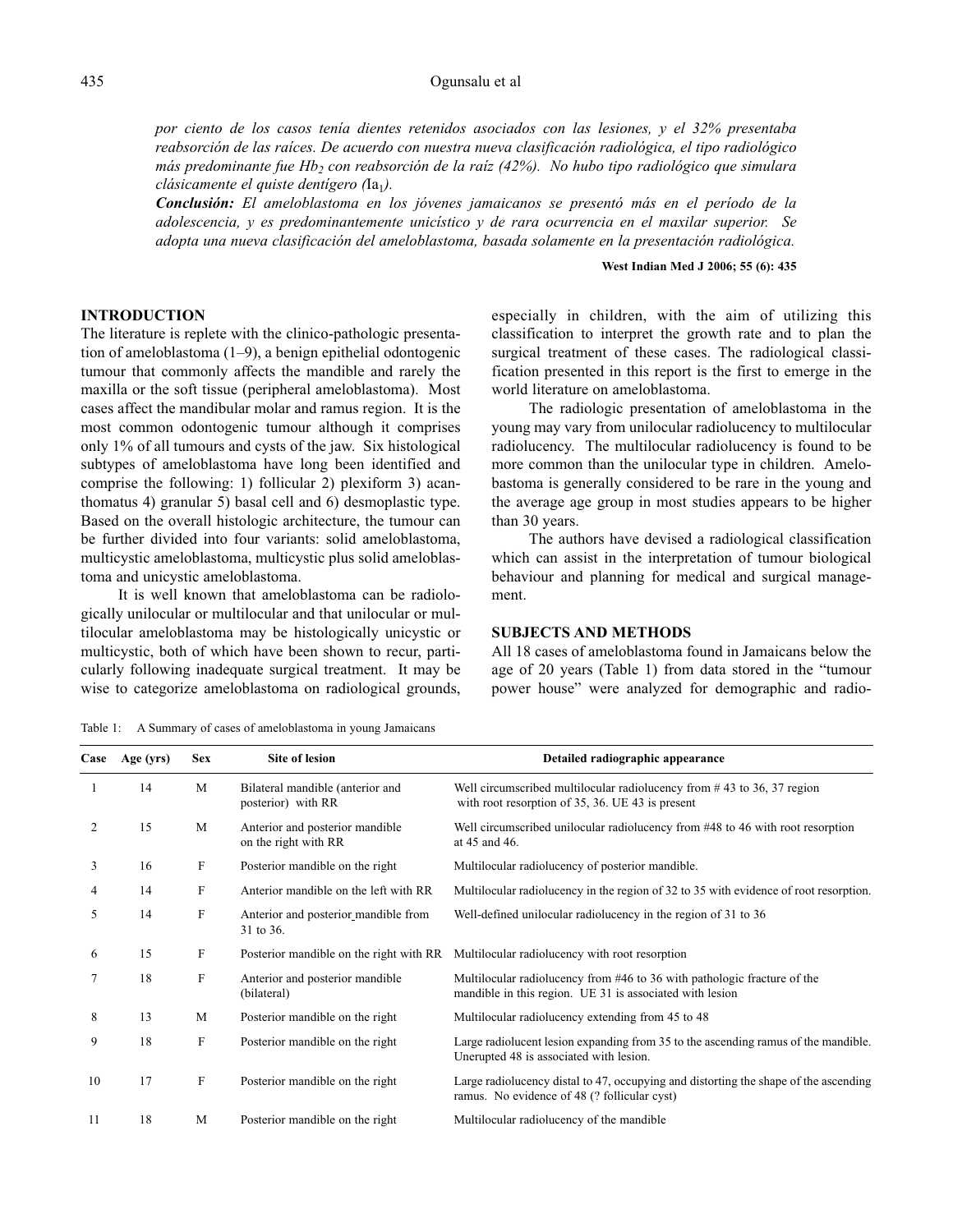| Case | Age (yrs) | <b>Sex</b> | <b>Site of lesion</b>                                   | Detailed radiographic appearance                                                                                                                                                                                                                                                                                                                                                                 |
|------|-----------|------------|---------------------------------------------------------|--------------------------------------------------------------------------------------------------------------------------------------------------------------------------------------------------------------------------------------------------------------------------------------------------------------------------------------------------------------------------------------------------|
| 12   | 13        | M          | Posterior mandible on the left                          | Unilocular radiolucency of the mandible in the 37, 38 region with unerupted 37,<br>38 within the radiolucency. The radiolucency extends to the ascending ramus of<br>the mandible.                                                                                                                                                                                                               |
| 13   | 18        | M          | Posterior mandible on the right                         | Multilocular radiolucency from the 44, 45 region backwards up to the ascending<br>ramus.                                                                                                                                                                                                                                                                                                         |
| 14   | 18        | M          | Anterior and posterior mandible<br>on the right with RR | Multilocular radiolucency (extensive) from the 41 to the 48 region with<br>root resorption.                                                                                                                                                                                                                                                                                                      |
| 15   | 18        | M          | Anterior and posterior mandible<br>on the right         | Radiolucency extending from the 43 to the 47 region with evidence of root<br>resorption.                                                                                                                                                                                                                                                                                                         |
| 16   | 18        | M          | Posterior mandible on the right                         | Radiolucent area occupying all retromolar area of left mandible and ascending<br>ramus in its entirety with distortion of the coronoid process UE 38 is displaced<br>within the lesion.                                                                                                                                                                                                          |
| 17   | 18        | M          | Anterior mandible on the right                          | Unilocular radiolucency of the mandible                                                                                                                                                                                                                                                                                                                                                          |
| 18   | 19        | F          | Anterior mandible (bilateral)                           | Multilocular radiolucency extending from 45 to 35                                                                                                                                                                                                                                                                                                                                                |
| 19   | 13        | $\rm F$    | Anterior and posterior maxilla on<br>the left           | The CT scan finding was that of a 4.7 x $3 \times 4.3$ cm hypodense mass filling<br>and expanding the left maxillary antrum. The mass also erodes the bony<br>walls inferiorly through the hard palate and superior alveolar wall/process,<br>medially into the nasal processes and anterolaterally into the subcutaneous<br>tissues. Unerupted tooth is embedded within the multilocular lesion |

 $RR = retained roots$   $UE = unerupted tooth$ 

graphic findings. "Tumor power house" is a programme on a MacIntosh computer specifically designed for documentation of jaw bone tumours with histopathological confirmation from cases seen at the maxillofacial surgery departments of the Cornwall Regional Hospital and Kingston Public Hospital in Jamaica. The period of study was from 1980–1995, a 16-year period, except for the additional case of a 13-year old girl with maxillary ameloblastoma in the year 2000.

The age, gender, site of lesion and radiographic appearance of these lesions were analyzed and compared with what has been previously documented in the literature. All cases studied were radiologically assessed with the use of right and left lateral oblique radiographs of the mandible, except for *case 1* which was assessed by the use of a dental panoramic tomogram (DPT) and the case of maxillary ameloblastoma which was assessed by the use of the DPT and computed tomography scan. We formulated a new classification based on the radiological appearance of the 19 cases (Fig. 1).

### **RESULTS**

The demographics of the 19 cases of ameloblastoma in young Jamaicans are shown in Table 2 and Figure 2. Based on the new radiological classification (Fig. 1), the current series of 19 cases were documented under radiological subgroups (Table 3 and Fig. 3). The most common radiological subgroup was *IIb2*, of which three cases had root resorption (Fig. 3). Only two cases of  $IIa<sub>2</sub>$  were documented (Fig. 3). One case of *IIa1* was documented. One must note that in this series of patients from Jamaica no  $Ia<sub>1</sub>$  case was documented *ie* no case simulated the classical dentigerous cyst. One case of ameloblastoma in the maxilla of a 13-year



Fig. 1: New classification based on radiological appearance \*St Augustine Classification

- Each group should have  $\pm$  root resorption added to it as a measure of aggression or longstanding pathology. Buccolingual expansion is not considered because of the lack of uniformity of the buccal and lingual cortical plate along the mandible (re. some thinner/thicker than the other) System was developed at the University of the West Indies, St Augustine Campus by the authors (Lecturers and students)
- Table 2: Summary of demographics of ameloblastoma in young Jamaicans.

 $M: F = 10:9(1.1:1)$ 39% of cases of ameloblastoma occurred in the young Mean age  $= 16.1$  years / age range 13 to 19 years  $Mode = 18$  years Multilocular 58% / unilocular 42% Unerupted teeth association = 31.6% Root resorption =  $31.6\%$ Maxilla 1 (5.2%) Mandible 18 (94.7%) Multilocular predominated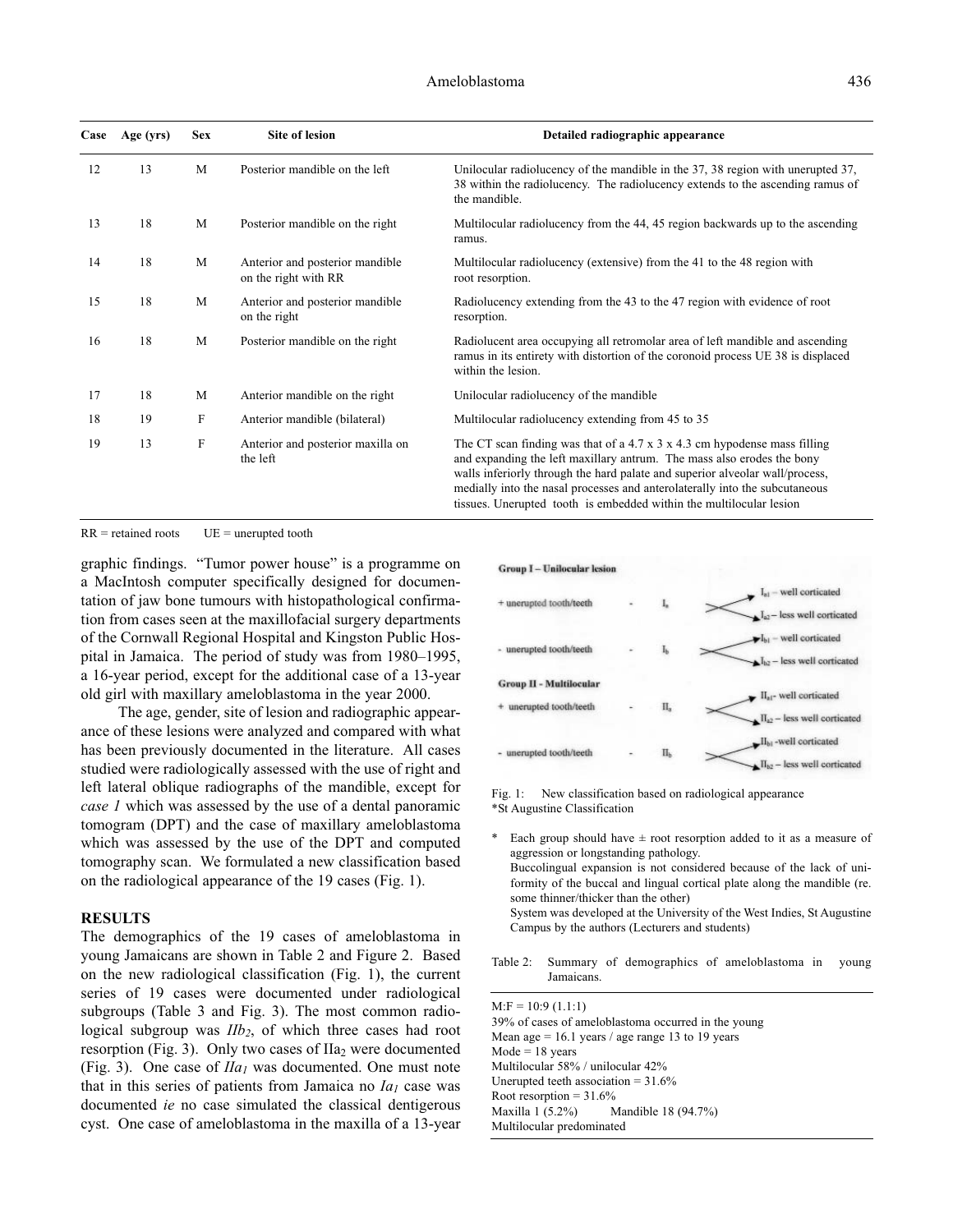

Fig. 2: Age and gender distribution of ameloblastoma in young Jamaicans.

Table 3: Distribution by subgroup (radiological subgroup)

| Radiologic type  | <b>Number of cases</b> |  |  |  |
|------------------|------------------------|--|--|--|
| $Ia_1$           | 0                      |  |  |  |
| Ia <sub>2</sub>  | 4                      |  |  |  |
| $Ib_1$           | 2 with 1RR             |  |  |  |
| Ib <sub>2</sub>  | 2                      |  |  |  |
| $IIa_1$          | 1 with 1RR             |  |  |  |
| IIa <sub>2</sub> | 2                      |  |  |  |
| $IIb_1$          | 0                      |  |  |  |
| IIb <sub>2</sub> | 8 with 3 RR            |  |  |  |

IRR = internal root resorption

RR = root resorption



Fig. 3: Distribution of ameloblastoma in young Jamaicans according to our new classification.

old female was documented (Fig. 4); this latter was categorized as *IIa2*. Table 4 shows the categorization and the suggested surgical management.

The most predominant category was *IIb*<sub>2</sub> (less well corticated multilocular radiolucent lesion without unerupted

| Table 4:                                                         | Suggested surgical treatment based on new radiological<br>categorization |                                                                                                                                                                                                                                                                                                                                                                                                                                                         |                               |  |  |  |  |
|------------------------------------------------------------------|--------------------------------------------------------------------------|---------------------------------------------------------------------------------------------------------------------------------------------------------------------------------------------------------------------------------------------------------------------------------------------------------------------------------------------------------------------------------------------------------------------------------------------------------|-------------------------------|--|--|--|--|
| of ameloblastoma                                                 | Radiological category                                                    |                                                                                                                                                                                                                                                                                                                                                                                                                                                         | Suggested surgical management |  |  |  |  |
| $Ia_1$ $Ib_1$<br>Unilocular well<br>corticated $\pm$ UET         |                                                                          | Enucleation/curettage for removal of epithelial<br>lining and cryotherapy or enucleation and<br>trimming of the surrounding bone with a bur                                                                                                                                                                                                                                                                                                             |                               |  |  |  |  |
| $Ia_2$ , $Ib_2$<br>Unilocular, less well<br>corticated $\pm$ UET |                                                                          | Surgical treatment as for Ia <sub>1</sub> but with inclusion<br>of 1 cm of apparently normal bone or the<br>resection of the lesion segmentally with 1 cm of<br>apparently normal bone                                                                                                                                                                                                                                                                  |                               |  |  |  |  |
| $\text{IIa}_1$ $\text{IIb}_1$                                    |                                                                          | Depending on the size, irrespective of the<br>presence or absence of tooth within the lesion;<br>also dependent on presence of root resorption.<br>Resection (marginal, segmental or hemiman-<br>dibulectomy or hemimaxillectomy with 1cm of<br>apparently normal bone. Liquid nitrogen<br>therapy can be used in conjunction with any of<br>the above mentioned treatment. If enucleation<br>is to be done the liquid nitrogen therapy is<br>mandatory |                               |  |  |  |  |
| II a <sub>2</sub> and II b <sub>2</sub>                          |                                                                          | Resection with cryosurgery. Re-entry cryo-<br>surgery at 6-months is highly recommended for<br>the prevention of recurrence.                                                                                                                                                                                                                                                                                                                            |                               |  |  |  |  |

 $UET$  = unerupted teeth



Fig. 4: Traverse slice of the CT scan showing multilocular radiolucency of the left maxilla with an unerupted tooth associated.

teeth associated). One case of  $I/a<sub>1</sub>$  (well circumscribed multilocular radiolucency from teeth numbers 43 to 36, 37 region with an unerupted tooth number 43 in the lesion) was reported. This  $I/a<sub>1</sub>$  case also had root resorption (Fig. 5).

Root resorption can occur both in unilocular and multilocular cases with or without an unerupted tooth associated with the lesion. It is more commonly found in the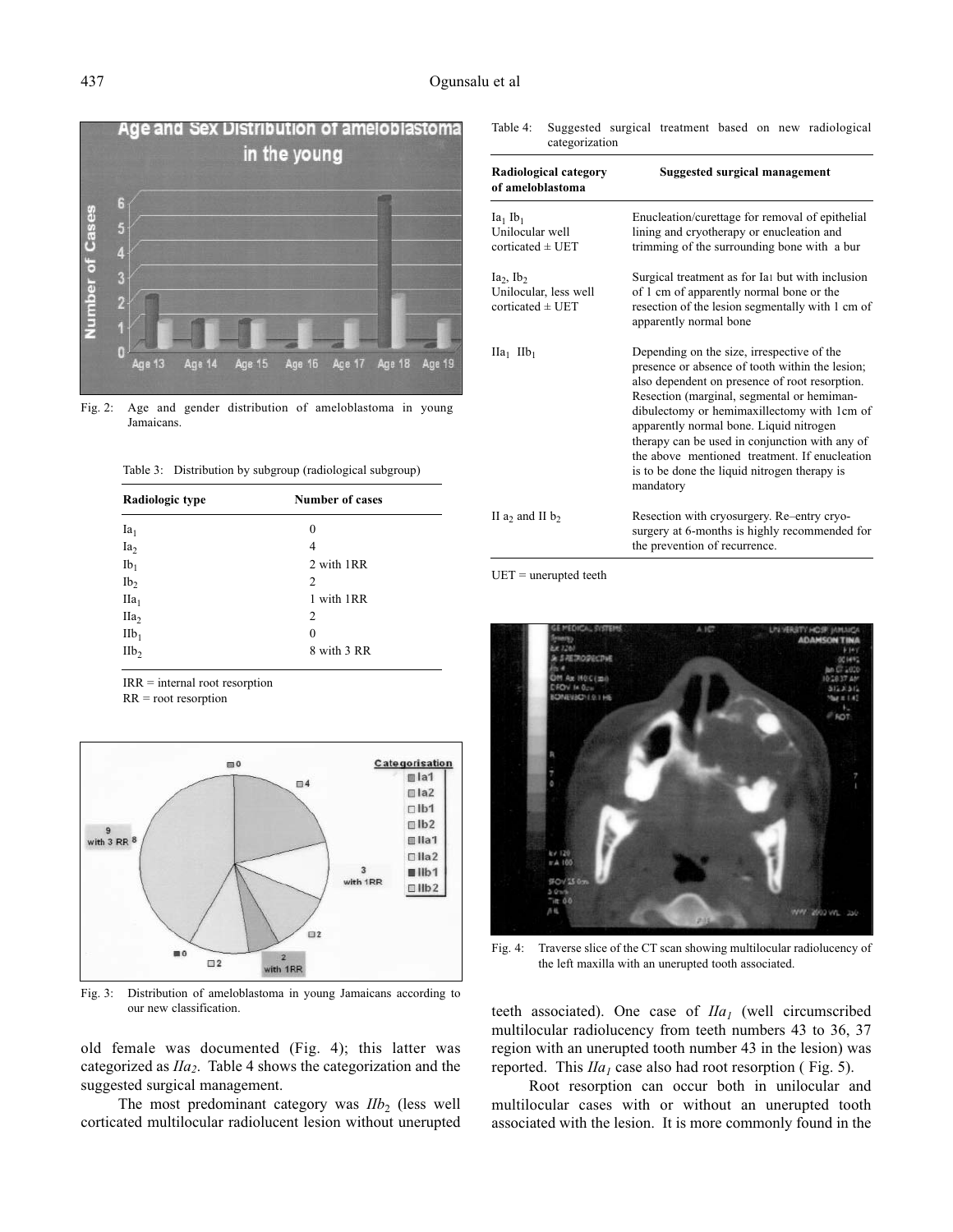

Fig. 5: Dental panoramic tomogram showing multilocular radiolucency in a child with a canine tooth associated. We classified this case as IIa1.

Table 5: The M:F ratio, mean age and unilocularity on radiograph from various studies (systematic review)

| <b>Series/Authors</b>     | Date | M:F ratio | Mean age<br>(vrs) | $\frac{0}{0}$<br>Unilocular |
|---------------------------|------|-----------|-------------------|-----------------------------|
| Ramanathan et al (8)      | 1967 | NA        | NA.               | NA.                         |
| Daramola et al (9)        | 1975 | NA        | NA                | NA.                         |
| Kessler et al (10)        | 1986 | 1:1       | <b>NA</b>         | 100%                        |
| Khan $(11)$               | 1989 | 0.9:1     | 10.4              | 72%                         |
| Chidzonga (12)            | 1996 | 1:1       | 15.5              | 20%                         |
| Olaitan et al (13)        | 1996 | 1:1.5     | <b>NA</b>         | 23%                         |
| Takahashi et al (14)      | 1998 | 1:1       | 12.3              | 66%                         |
| Ord <i>et al</i> (15)     | 2002 | 1:1.8     | 15.5              | NA.                         |
| Al-Khataeb et al (16)     | 2003 | 1:1.5     | 16                | 50%                         |
| Current series (Ogunsalu, |      |           |                   |                             |
| Daisley et al)            | 2006 | 1.1:1     | 16.1              | 42%                         |

 $NA = Not available$ 

multilocular type without an unerupted tooth associated with the lesion and is usually less well corticated (Table 3, Fig. 3). This is probably the most aggressive type of ameloblastoma in the young. Based on these findings, we suggest a management for ameloblastoma in children, as shown in Table 3, with  $Ia<sub>1</sub>$  having the most conservative surgical treatment (excisional biopsy) and *IIb<sub>2</sub>* having the most aggressive, surgical management.

### **DISCUSSION**

The literature often refers to the paucity of ameloblastoma in children and young adults. Both unilocular and multilocular radiolucent lesions may be associated with ameloblastoma in children which can be histologically unicystic or multicystic, irrespective of the radiological presentation (*ie* unilocular or multilocular). Any histological type has been shown to recur, particularly in adults. As such it should be logical to classify ameloblastoma based on their initial radiological presentation. Hence we utilized the radiological presentation in this series of 19 cases in young Jamaicans to classify ameloblastoma in children, for the following reasons:

- \* To demonstrate similarities to simple dentigerous cysts,
- \* To describe at a glance the lesion by way of numbers and letters,
- \* To describe the growth and level of aggression of the tumour based on the presence of root resorption (since root resorption is an indication of a more aggressive lesion),
- To show that less cortication also signifies increased growth rate and
- \* To plan and standardize surgical management of ameloblastoma, particularly in the young.

In the literature, much has been said and documented on the demographics of ameloblastoma in children (9–15). The present analysis showed that the male-to-female ratio was 1.1:1, an almost equal sex ratio, consistent with what has been previously documented by Keszlar and Dominguez (10), Khan (11) and Takahashi *et al* (14) who reported male to female ratios of 1:1, 0.9:1 and 1:1 respectively**.** However it differed from the sex ratio documented by authors from two African studies – Olaitan and Adekeye (13) and Daramola *et al* (9) who recorded a sex ratio of 1:1.5 and 1:1.7 respectively. It almost tallied with the sex ratio documented by the African series of Chidzonga (12), which was 1:1. Jamaica has a population predominantly of African descent.

The mean age (16.1 years) was similar to that documented by Al-Khateab *et al* (16) in a series from Jordan and higher than that reported by Khan (11) and Takahashi *et al* (14). It was slightly higher than the mean age in the series of Chidzonga *et al* (12) from Africa, and Orad and Blanchert (15) from the United States of America (Table 5).

Two cases (11%) occurred unilaterally in the anterior mandible, hence the site distribution was similar to that of reports in the literature. No case radiologically simulating dentigerous cysts  $(Ia<sub>1</sub>)$  was documented from the present series. This radiological category has been documented in other studies (13). Neither was any  $IIb<sub>2</sub>$  category present, indicating that well corticated multilocular radiolucent lesions without unerupted teeth associated were also absent from this series. This made sense if one believes that ameloblastoma in children is progressive in growth and that nondentigerous lesions with multilocular radiolucency are probably likely to be fast growing (hence less cortication) than to be slow growing (*ie* well corticated).

The implications of these findings to the surgical management of ameloblastoma in young Jamaicans are as follows: 1) the presence of cortication means that the marginal and/or adjacent bone to the lesion may be normal and therefore, the further 1cm is expected to be actually normal bone (and not "probably" normal bone) – hence the need for less aggressive treatment and 2) less well corticated lesions do not have the certainty of normal adjacent bone as